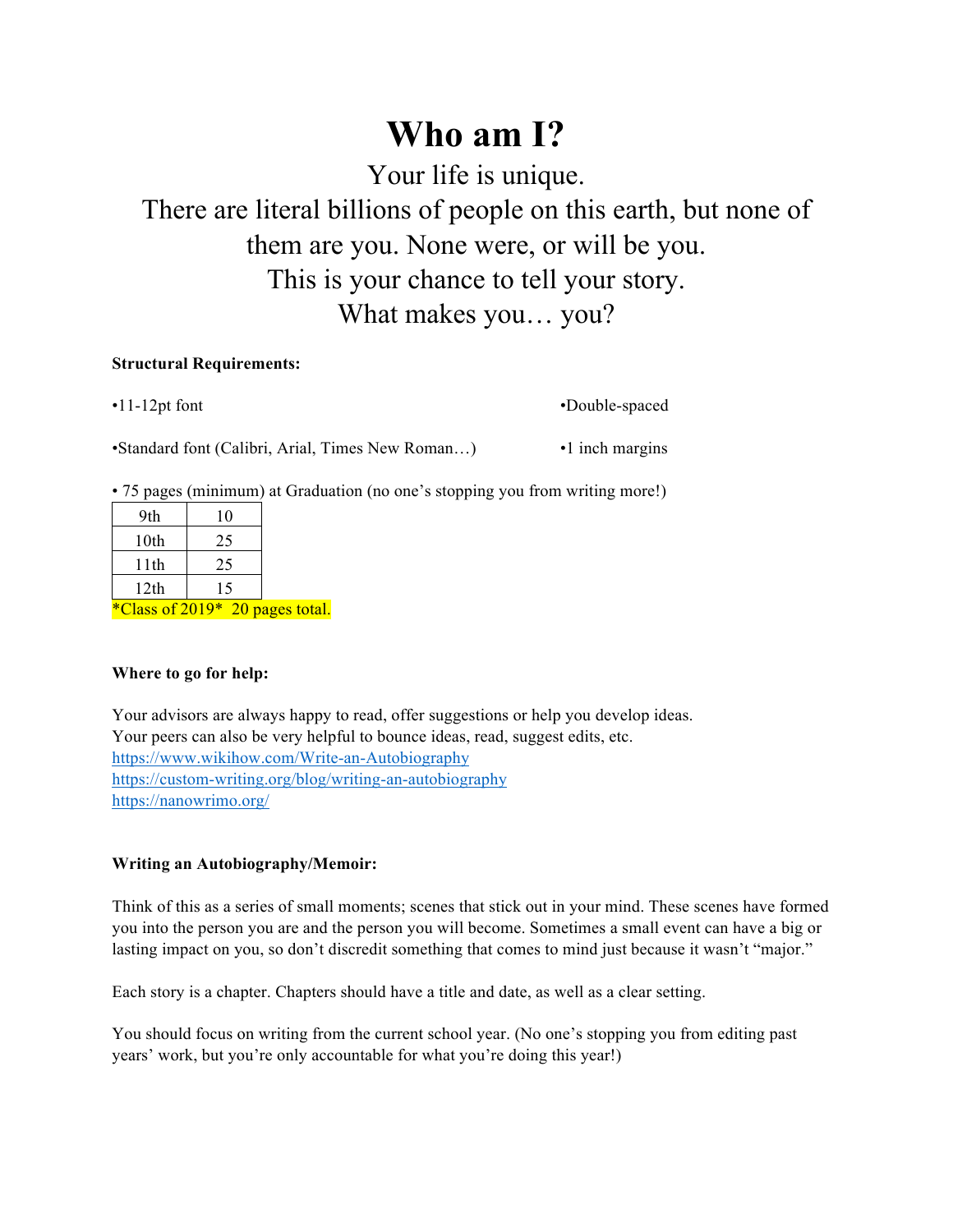Think of this as an ongoing journal that you work on each week. If you treat it as a single, huge assignment, it can be overwhelming.

It's very common to not know where to begin. Writing about yourself and your perspective can be difficult. Try exploring each of these topics first.

This is not a checklist, but rather a list of prompts to help fuel your creativity. As you begin to write, you may decide to tweak a prompt to fit your story; that's fine.

There is no requirement that each topic be covered evenly, but each should be covered.

Please repeat topics as necessary. Do you have three influential people you want to write about? Have a Chapter 6a, 6b, and 6c! This is your story, so feel free to nudge these guidelines to fit your needs.

A picture is worth a thousand words, or so they say. Any photos, drawings, mementos or other artifacts are strongly encouraged! (That said, they won't count toward page requirements.)

As you write a few chapters, look for common themes that tie your overall story together and explore!

You may decide to take your stories and lay them out chronologically or some other way; go for it!

Your stories are just that: yours. They can be lighthearted, terrifying, deep, comical, depressing, hopeful, savage... it's your call!

What matters most is that you tell your story.

Topic/Chapter 1: Background

- Hobbies, loves, skills... talk about yourself!
- What you know (or don't know) about your roots or family tree
- How your background influences your vision ... your outlook on life
- A strong relationship with a family member (good or bad)
- Lessons learned from your family
- A powerful family memory
- How your home life has affected who you are today

Topic/Chapter 2: Growing Up

- Something from your childhood (big or small) that helped you become who you are today
- An obstacle you overcame as a child, or one you are still trying to overcome
- A life lesson you learned early on
- How you were treated or perceived as a child
- A mentor, an idol, a friend (an enemy?) who influenced your childhood and how
- How you've changed (or not changed) since childhood
- Something you'd –like– to change about your childhood (and why)
- Funny or amusing stories from your childhood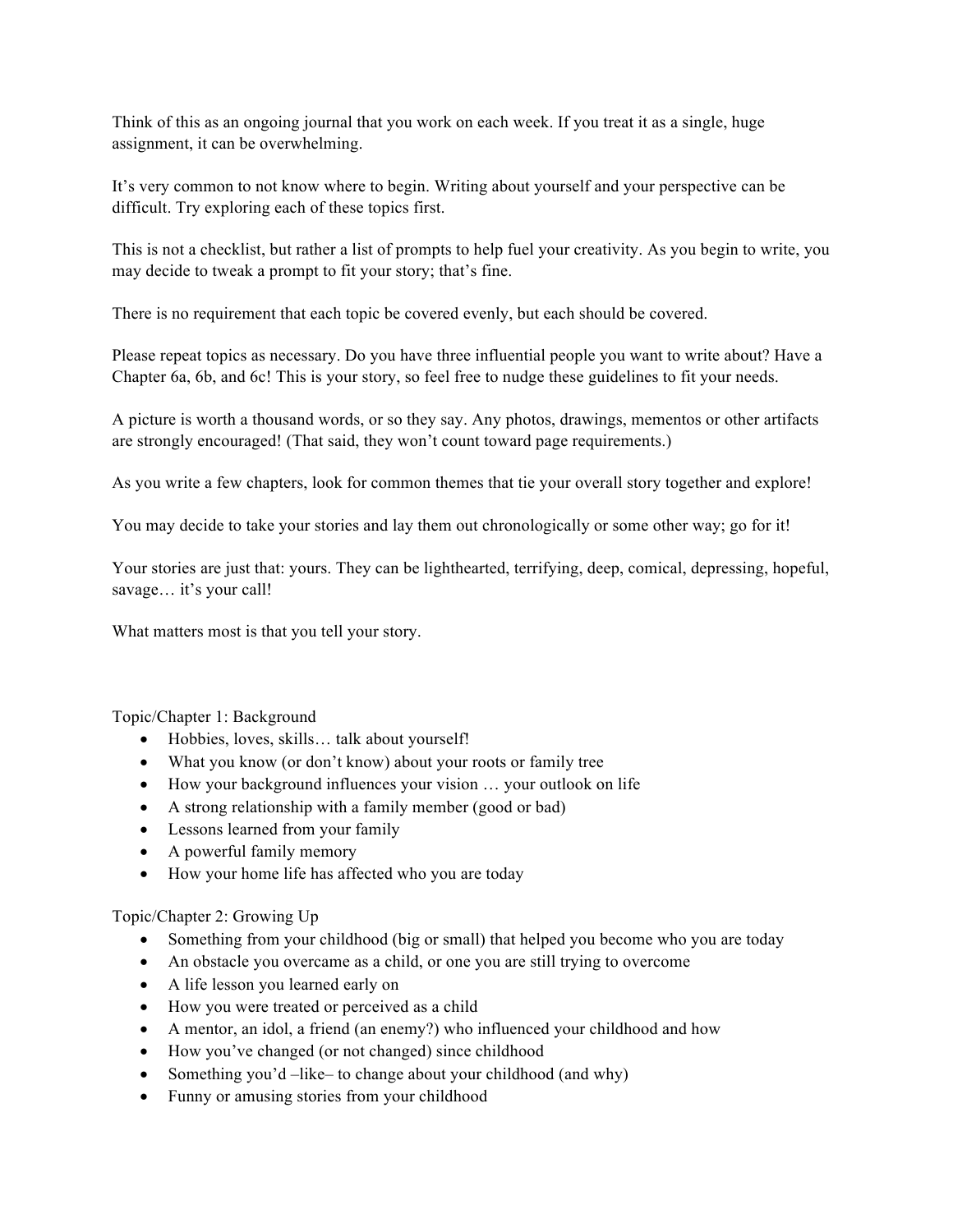Topic/Chapter 3: Friends

- How to be a good friend
- Someone who is/was a good or bad friend to you
- A time you were a good or bad friend to someone you care about
- An experience you've had with a friend or friends that brought you closer together
- A friend that you didn't expect to make
- How your relationship with a friend changed over time
- Things you've learned from your friends
- Something a friend taught you about yourself

Topic/Chapter 4: Forks in the Road

- An event that changed the way you see the world
- A chance occurrence that changed your life
- A memory forever etched in your brain
- A door that was opened for you or closed on you
- How a change you made affected those around you

Topic/Chapter 5: School

- A turning point in your education
- Someone who helped you improve as a student or shaped your view about school
- A funny or profound field trip moment
- How you have changed as a student over time
- A pivotal or emotional high school moment
- A time you felt you belonged or a time you were excluded
- How middle school and high school are different or alike
- The proudest you've ever been in a classroom
- How HBHS has affected your high school experience and growth as a person
- Advice to your  $8<sup>th</sup>$  Grade self

Topic/Chapter 6: Influential People

- Someone who has changed your life
- How you met
- What they said or did that captivated you
- Their role in your life
- Their influence on you, your outlook, or how you interact with others
- How you emulate this person
- What they taught you (intentionally or not)

Topic/Chapter 7: Passion

- What drives you?
- How you developed and nurtured your passion
- Where your passion has led you
- Your relationship with your passion and how it's changed
- How your passion has shaped you